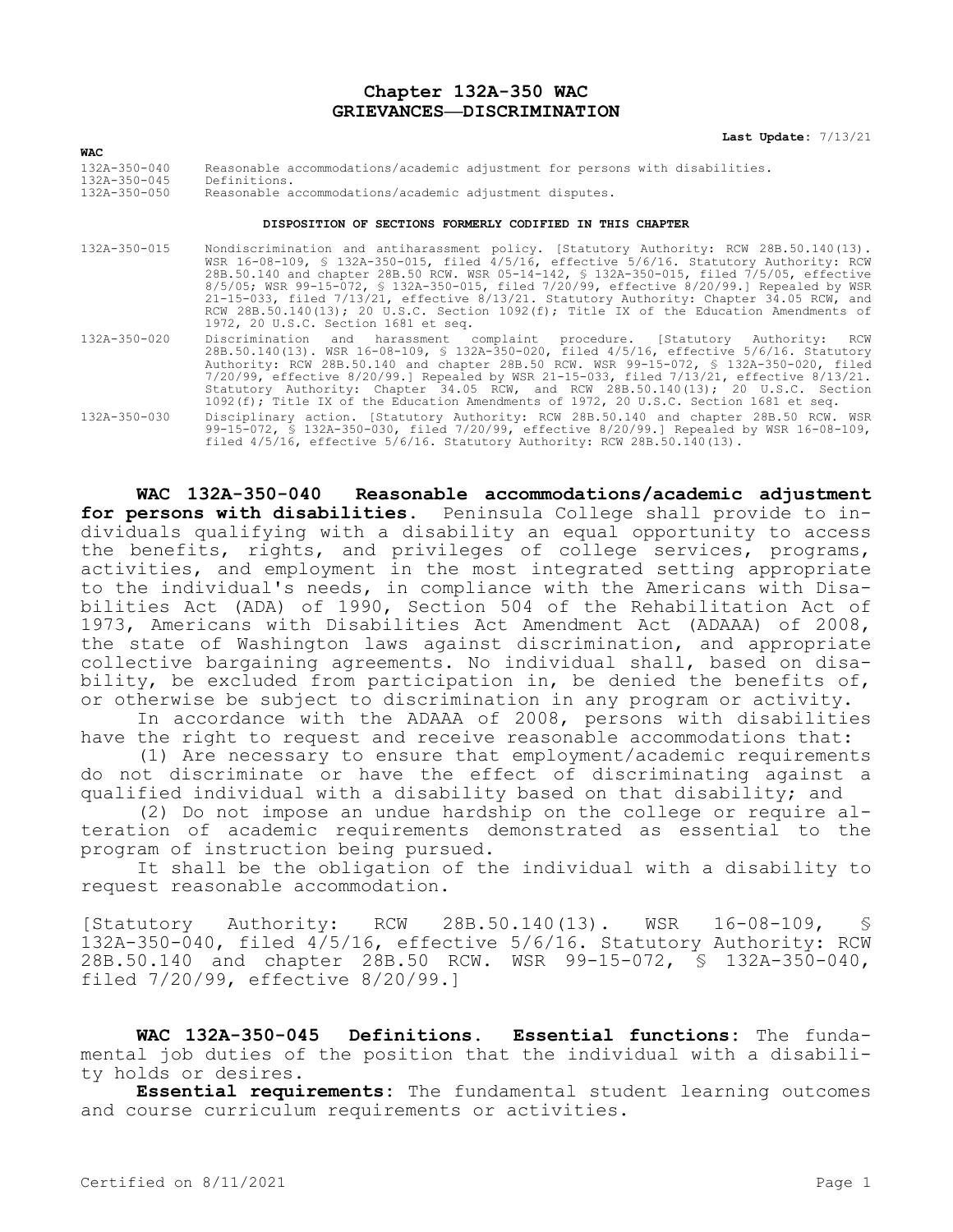**Qualified student:** A student with a disability who, with or without reasonable accommodations, meets the academic and technical standards required for admission to, participation in, and/or fulfills the essential requirements of college programs or activities.

**Qualified employee:** An employee with a disability who meets the skill, experience, education, and other job related requirements for the position held or desired, and who, with or without reasonable accommodation, can perform the essential functions of the job.

[Statutory Authority: RCW 28B.50.140(13). WSR 16-08-109, § 132A-350-045, filed 4/5/16, effective 5/6/16. Statutory Authority: RCW 28B.50.140 and chapter 28B.50 RCW. WSR 99-15-072, § 132A-350-045, filed 7/20/99, effective 8/20/99.]

**WAC 132A-350-050 Reasonable accommodations/academic adjustment disputes.** Reasonable accommodation shall be provided to any qualified individual with a disability for accessing the benefits, rights and privileges of college services, programs, activities, and employment in the most integrated setting appropriate to the individual's needs. Employees and campus visitors should go to the human resources office to request reasonable accommodation. Enrolled students should go to the services for students with disabilities office to request reasonable accommodation.

# (1) **Reasonable accommodation**

Any individual who requests reasonable accommodation shall:

(a) Provide timely notice and documentation of the nature and extent of the disability and the accommodation requested to the college's disability support staff. Since some accommodation may require considerable time to arrange, requests should be made well in advance of need. Lack of advance notice may delay the availability of an accommodation.

(b) Provide any additional documentation on the nature and extent of the disability that the college may require in order to determine appropriate accommodation. This may include a second opinion from a health care professional of the college's choosing and at the college's expense.

(c) Cooperate with the college's disability support staff to develop an appropriate plan for reasonable accommodation. The individual must:

(i) Accept the plan as developed. Any problems encountered in receiving the agreed-upon accommodation must be promptly reported to the college's disability support staff (human resources office for employees and campus visitors/services for students with disabilities office for students); or

(ii) Decline the proposed accommodation. If the individual refuses an accommodation and cannot perform the essential function of the job/program without the accommodation, the individual may not be considered a qualified individual with a disability.

#### (2) **Process of accommodation**

(a) For employees or applicants for employment:

(i) Essential job functions shall be determined when a position is established, when it becomes vacant, or when duties are changed. The process of selecting reasonable accommodation for each qualified individual with a disability shall be made on a case-by-case basis, appropriate to the essential job functions of the position and the nature and extent of the individual's disability.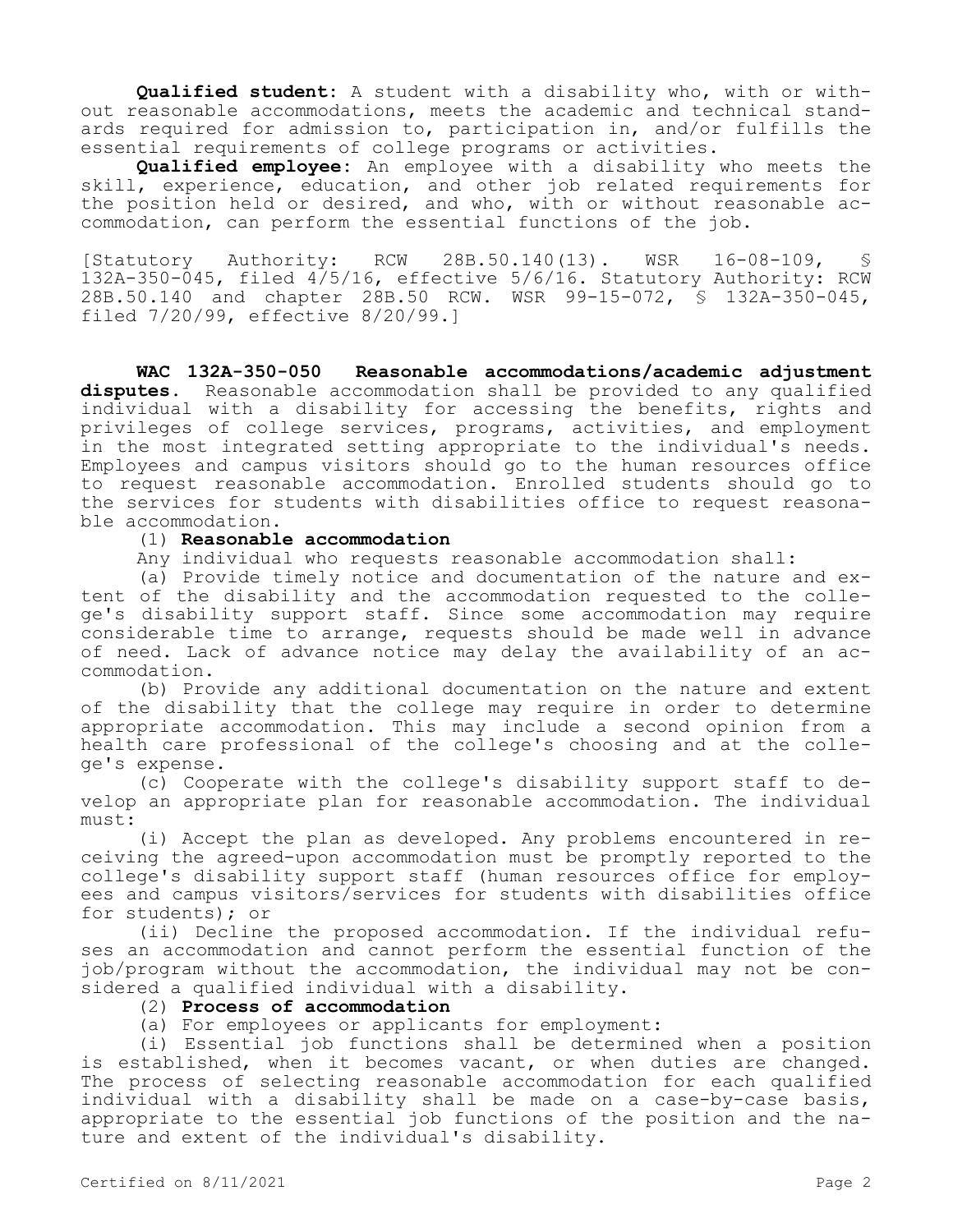(ii) Possible accommodation shall be developed jointly with the individual requesting accommodation and the disability support staff. If there are two or more effective accommodations that would allow the individual with a disability to perform the essential job functions, the college shall consider the preference of the individual with a disability before selecting the accommodation(s) to be provided.

(iii) When an accommodation in an employee's present position is not reasonable or would cause an undue hardship, the college shall attempt to accommodate the employee through reassignment to another vacant position, at the same pay range or lower, for which the employee is qualified. The employee is responsible for identifying types of jobs he/she is interested and qualified for and shall work on the accommodation with human resources.

(b) For students: Possible accommodation shall be developed jointly with the person requesting accommodation and the services for students with disabilities office. The request for accommodation must be made to the services for students with disabilities office. The process of selecting accommodation(s) for each qualified student with a disability shall be made on a case-by-case basis, appropriate to the nature and extent of the student's qualified disability.

# (3) **Course equivalency**

The college recognizes that certain disabilities may preclude a student from successfully completing a specific course requirement for a degree even when reasonable accommodation(s) are in place. The college recognizes its obligation to accommodate students with disabilities without compromising the integrity of the academic program. Therefore, every student enrolled in a degree program is required to meet the academic requirements demonstrated as essential to the program of instruction being pursued.

The college recognizes that altered methods of course delivery and/or providing reasonable accommodations will enable most students with disabilities to successfully complete course requirements except in unusual circumstances. Once given reasonable accommodation(s), the student must attempt to complete the required course. If the student attempted and was unable to complete the course, the student may request a course equivalency under this procedure.

Course equivalency shall only be approved when such equivalency is consistent with the academic requirements demonstrated as essential to the program of instruction being pursued. Requests for equivalency for a required course shall only be considered when a qualified student with a disability has demonstrated that, even with accommodations provided by the college, the student is unable to complete the course solely because of a disability.

All requests for course equivalency shall be submitted to the services for students with disabilities office within a year from the academic quarter that the course was attempted and shall include the following information:

(a) A description of the accommodations previously provided to the student for the course;

(b) An explanation of the relationship of the student's disability to the lack of success in completing the course;

(c) A proposed substitute course, if known;

(d) A statement by the student that a good faith effort has been made to complete the required course with accommodations; and

(e) A release signed by the student, authorizing the special needs academic advisory committee to review the documentation on the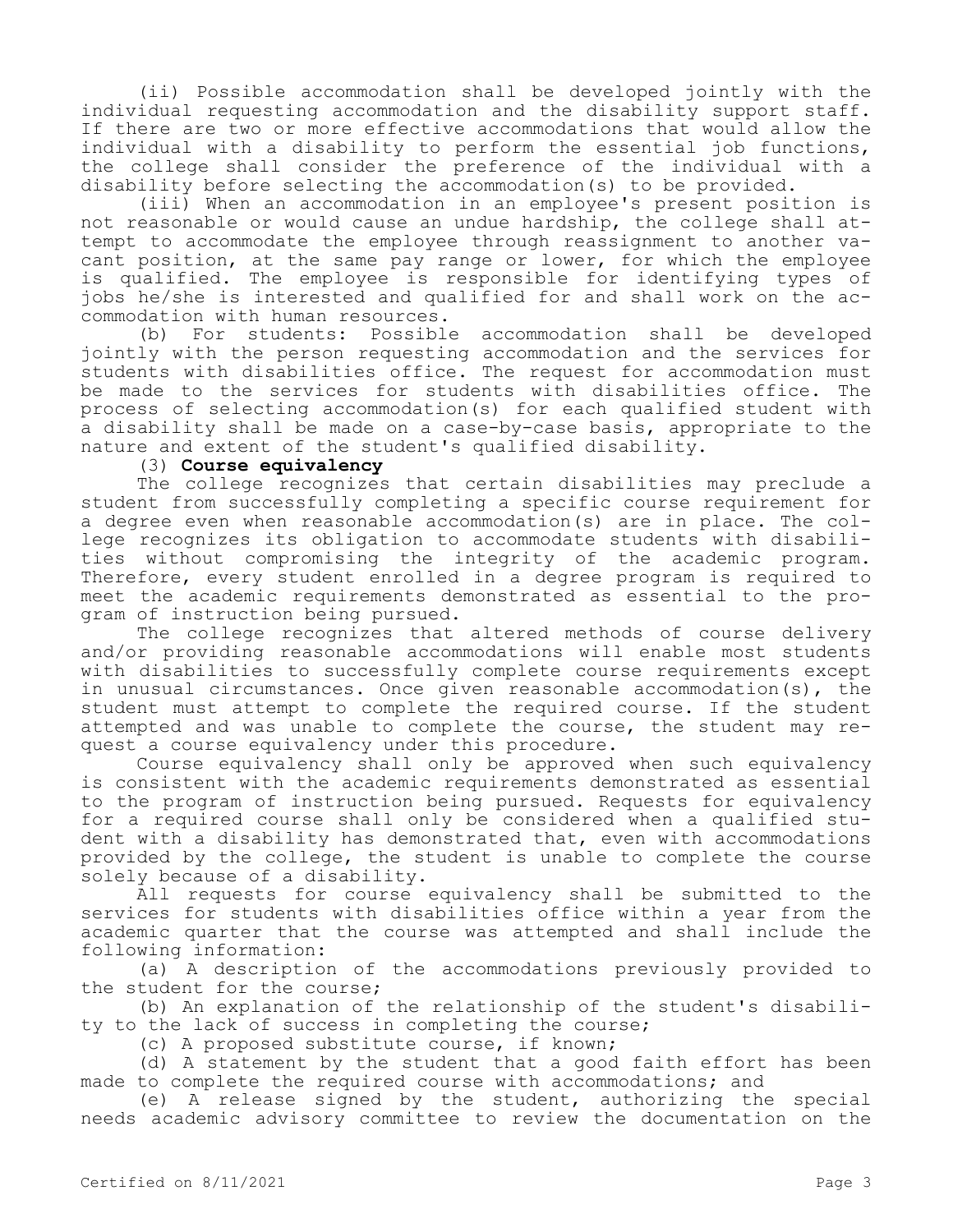student's disability and to contact the evaluating doctor or psychologist.

The dean of student services shall forward the request, with documentation, for review by the special needs academic advisory committee.

# (4) **Special needs academic advisory committee**

All requests for course equivalency shall be submitted to the special needs academic advisory committee. The student or designated advocate requesting equivalency shall have an opportunity to address the committee.

The special needs academic advisory committee is comprised of the following:

• An instructional services administrator;

• A faculty member from the department in which the course is offered;

• A faculty member from a department other than the department in which the course is offered:

• A student services administrator; and

• A representative of the services for students with disabilities office.

Requests for course equivalency shall be approved if the committee agrees that the student has made a good faith effort to complete the required course with accommodations and if the proposed equivalency meets the learning objectives of the degree requirement.

The committee shall respond in writing to all requests for course equivalency within ten instructional days after receiving the request. The decision of the special needs academic advisory committee may be appealed to a senior level administrator within fifteen instructional days after receiving the decision to review it was not arbitrary or capricious. The decision of the senior level administrator's review is the final decision of the college.

(5) **Reasonable assurance disputes**

It is recommended but not required, that student and/or employee complainants who disagree with an accommodation request a review of the accommodation given or not given by first attempting, via an informal meeting to resolve the issue in the following manner, before seeking the formal grievance procedure in the following manner:

(a) **Informal meeting.** In an attempt to informally resolve the dispute, the complainant may request a meeting with the employee believed to have not been provided the reasonable accommodation or to request a meeting with the employee's supervisor or in his/her absence, a person designated by the president.

(b) **Formal grievance procedure.** If a complainant believes the human resources officer (for employees), the coordinator for students with disabilities, or an employee of the college, has not identified and/or has not provided reasonable accommodations, the complainant may seek review of the action by contacting the employee's supervisor. In this case, the following formal grievance procedure will be followed:

(i) The complainant will submit a written appeal to the supervisor within ninety calendar days of the incident  $(s)$ ;

(ii) The supervisor will review the complainant's position, and respond within five working days;

(iii) The response will be the decision of the college, or a notification that the college will need additional time to come to a decision and the amount of time needed to respond;